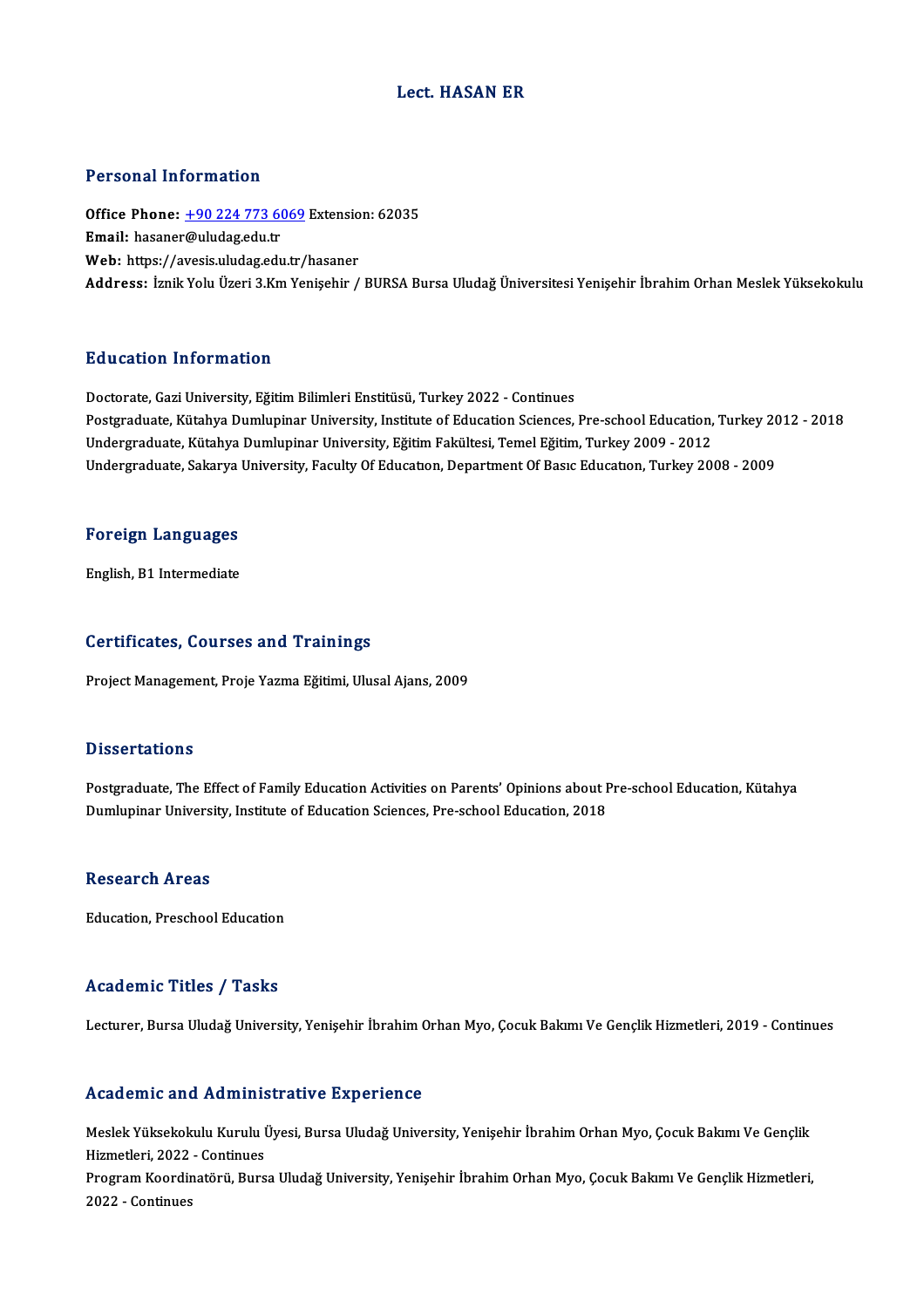### Articles Published in Other Journals

rticles Published in Other Journals<br>I. ANALYSIS OF CARTOONS IN TERMS OF VALUES IN THE CONTEXT OF SOCIAL LEARNING THEORY Erse I denen<br>ANALYSIS OI<br>Erşan Ş., Er H.<br>International I ANALYSIS OF CARTOONS IN TERMS OF VALUES IN THE CONTEXT OF SOCIAL LEARNING THEORY<br>Erşan Ş., Er H.<br>International Journal Of Eurasia Social Sciences, vol.13, no.47, pp.290-307, 2022 (Refereed Journals of Other<br>Institutional

Erşan Ş., Er H<br>International<br>Institutions)<br>An Investig International Journal Of Eurasia Social Sciences, vol.13, no.47, pp.290-307, 2022 (Re<br>Institutions)<br>II. An Investigation of Critical Thinking Skills in Illustrated Children's Books<br>Freen S. Er.H.

Institutions)<br>II. An Investigation of Critical Thinking Skills in Illustrated Children's Books<br>Erşan Ş., Er H.

An Investigation of Critical Thinking Skills in Illustrated Children's Books<br>Erşan Ş., Er H.<br>Kastamonu Üniversitesi Kastamonu Eğitim Dergisi, vol.29, no.5, pp.1065-1073, 2021 (National Refreed University<br>Iournal) Erşan Ş.,<br>Kastamo<br>Journal)<br>Investis Kastamonu Üniversitesi Kastamonu Eğitim Dergisi, vol.29, no.5, pp.1065-1073, 2021 (Nationa<br>Journal)<br>III. Investigation of Teacher Views on Digital Addiction and Suggestions for Solution<br>Ave E EP H

Journal)<br><mark>Investigatio</mark><br>Avcı F., ER H.<br>Languaga Ter

Avcı F., ER H.<br>Language Teaching and Educational Research, vol.2, pp.132-159, 2019 (Refereed Journals of Other Institutions)

### Avcı F., ER H.<br>Language Teaching and Educational Research, vol.2, pp.132-159, 2019 (Refereed Journals of Other Institutions)<br>IV. Investigating the Opinions and the Implementations of Preschool Teachers Towards the Childr Language Teaching and E<br>Investigating the Opini<br>Single-Parent Families<br>Er H. Partan M Investigating t<br>Single-Parent<br>Er H., Bartan M.<br>Inänä Üniversit Single-Parent Families<br>Er H., Bartan M.<br>İnönü Üniversitesi Eğitim Fakültesi Dergisi, vol.20, no.2, pp.364-383, 2019 (National Refreed University Journal)

## monu oniversitesi egium<br>Books & Book Chapters **ooks & Book Chapters<br>I. MORAL DEVELOPMENT**

## I. MORAL DEVELOPMENT<br>Er H.

MORAL DEVELOPMENT<br>Er H.<br>in: CHILD DEVELOPMENT II, PROF.DR.FATMA ALİSİNANOĞLU, Editor, İZGE YAYINCILIK, Ankara, pp.77-100, 2021<br>Bir Olul Önsesi Öğretmeninin Denevimleriyle Een Etkinlikleri

# Er H.<br>in: CHILD DEVELOPMENT II, PROF.DR.FATMA ALİSİNANOĞLU, Editor,<br>II. Bir Okul Öncesi Öğretmeninin Deneyimleriyle Fen Etkinlikleri<br>III. IDAĞ C. ERKAN N.S., ERDAS KARTAL E. CELERİ ÖNCÜ E. CÜDÜV

in: CHILD DEVELOPMENT II, PROF.DR.FATMA ALİSİNANOĞLU, Editor, İZGE YAYINCILIK, Ankara, pp.77-100, 2<br>Bir Okul Öncesi Öğretmeninin Deneyimleriyle Fen Etkinlikleri<br>ULUDAĞ G., ERKAN N. S. , ERDAŞ KARTAL E., ÇELEBİ ÖNCÜ E., GÜD Bir Okul Öncesi Öğretmeninin Deney<br>ULUDAĞ G., ERKAN N. S. , ERDAŞ KARTAI<br>ANGIN D. E. , ÖCAL E., BAŞARAN M., et al.<br>in: Erkan Casukluk Dönaminda Ean Eğitir ULUDAĞ G., ERKAN N. S. , ERDAŞ KARTAL E., ÇELEBİ ÖNCÜ E., GÜDÜK A. H. , ÖZYILMAZ AKAMCA G., YURT Ö.,<br>ANGIN D. E. , ÖCAL E., BAŞARAN M., et al.<br>in: Erken Çocukluk Döneminde Fen Eğitimi: Çocuğun Keşif Yolculuğu, Uludağ, Gonc

in: Erken Çocukluk Döneminde Fen Eğitimi: Çocuğun Keşif Yolculuğu, Uludağ, Gonca, Editor, Nobel Akademik in: Erken Çocukluk Dönem<br>Yayıncılık, Ankara, pp.565-<br>III. Two Mice in the Forest<br>Fr H

Yayın<br>**Two**<br>Er H. Two Mice in the Forest<br>Er H.<br>Kuru Grup, Ankara, 2019

## kuru Grup, Ankara, 2019<br>Refereed Congress / Symposium Publications in Proceedings efereed Congress / Symposium Publications in Pro<br>I. PANDEMIC PROCESS WITH CHILDREN'S EXPERIENCES

I. PANDEMIC PROCESS WITH CHILDREN'S EXPERIENCES<br>Er H.

7.ULUSLARARASIOKULÖNCESİEĞİTİMİKONGRESİ, İzmir,Turkey,24 -26November 2021,pp.224-225

## Er H.<br>7.ULUSLARARASI OKUL ÖNCESİ EĞİTİMİ KONGRESİ, İzmir, Turkey, 24 - 26 November 2021, pp.224-225<br>11. ÖĞRETMENLİK KUMBARAM: OKUL ÖNCESİ EĞİTİMDE AİLE EĞİTİM ÇALIŞMALARI, ÖĞRENME<br>ORTAMLARI VE ETKİNLİK ÖNERLI ERİ 7.ULUSLARARASI OKUL ÖNCESİ EĞİTİMI K<br>ÖĞRETMENLİK KUMBARAM: OKUL ÖN<br>ORTAMLARI VE ETKİNLİK ÖNERİLERİ<br>Er H **ÖĞRI<br>ORTA<br>Er H.<br>2 TEN** ORTAMLARI VE ETKİNLİK ÖNERİLERİ<br>Er H.<br>2.TEMEL EĞİTİM KONGRESİ, Muğla, Turkey, 23 - 27 October 2019, pp.26<br>EREVEYNI ERİN AİLE EĞİTİM CALISMALARINA İLİSKIN GÖRÜSLE

## Er H.<br>2.TEMEL EĞİTİM KONGRESİ, Muğla, Turkey, 23 - 27 October 2019, pp.26<br>III. EBEVEYNLERİN AİLE EĞİTİM ÇALIŞMALARINA İLİŞKİN GÖRÜŞLERİNİN İNCELENMESİ<br>ER H., DOGAN TEMUR Ö. 2.TEMEL EĞİTİM KONGR<br><mark>EBEVEYNLERİN AİLE</mark><br>ER H., DOGAN TEMUR Ö.<br>2 III USLARARASI TEMEL EBEVEYNLERİN AİLE EĞİTİM ÇALIŞMALARINA İLİŞKİN GÖRÜŞLERİNİN İNCELENME<br>ER H., DOGAN TEMUR Ö.<br>2.ULUSLARARASI TEMEL EĞİTİM KONGRESİ, MUĞLA-BODRUM, Turkey, 23 - 27 October 2019<br>AİLE EĞİTİM CALISMALARININ OKUL ÖNCESİ EĞİTİME KA

### ER H., DOGAN TEMUR Ö.<br>2.ULUSLARARASI TEMEL EĞİTİM KONGRESİ, MUĞLA-BODRUM, Turkey, 23 - 27 October 2019<br>IV. — AİLE EĞİTİM ÇALIŞMALARININ OKUL ÖNCESİ EĞİTİME KAYIT VE DEVAM ORANLARINA ETKİSİNİN<br>İNCELENMESİ 2.ULUSLARARAS<br>**AİLE EĞİTİM Ç<br>İNCELENMESİ**<br>EP H. DOCAN T AİLE EĞİTİM ÇALIŞMA<br>İNCELENMESİ<br>ER H., DOGAN TEMUR Ö.<br>2 HLUSLARARASI TEMEL **İNCELENMESİ**<br>ER H., DOGAN TEMUR Ö.<br>2.ULUSLARARASI TEMEL EĞİTİM KONGRESİ, MUĞLA-BODRUM, Turkey, 23 - 27 October 2019

V. AİLE EĞİTİMÇALIŞMALARININ EBEVEYNLERİN OKUL ÖNCESİ EĞİTİME İLİŞİKİN DÜŞÜNCELERİNE